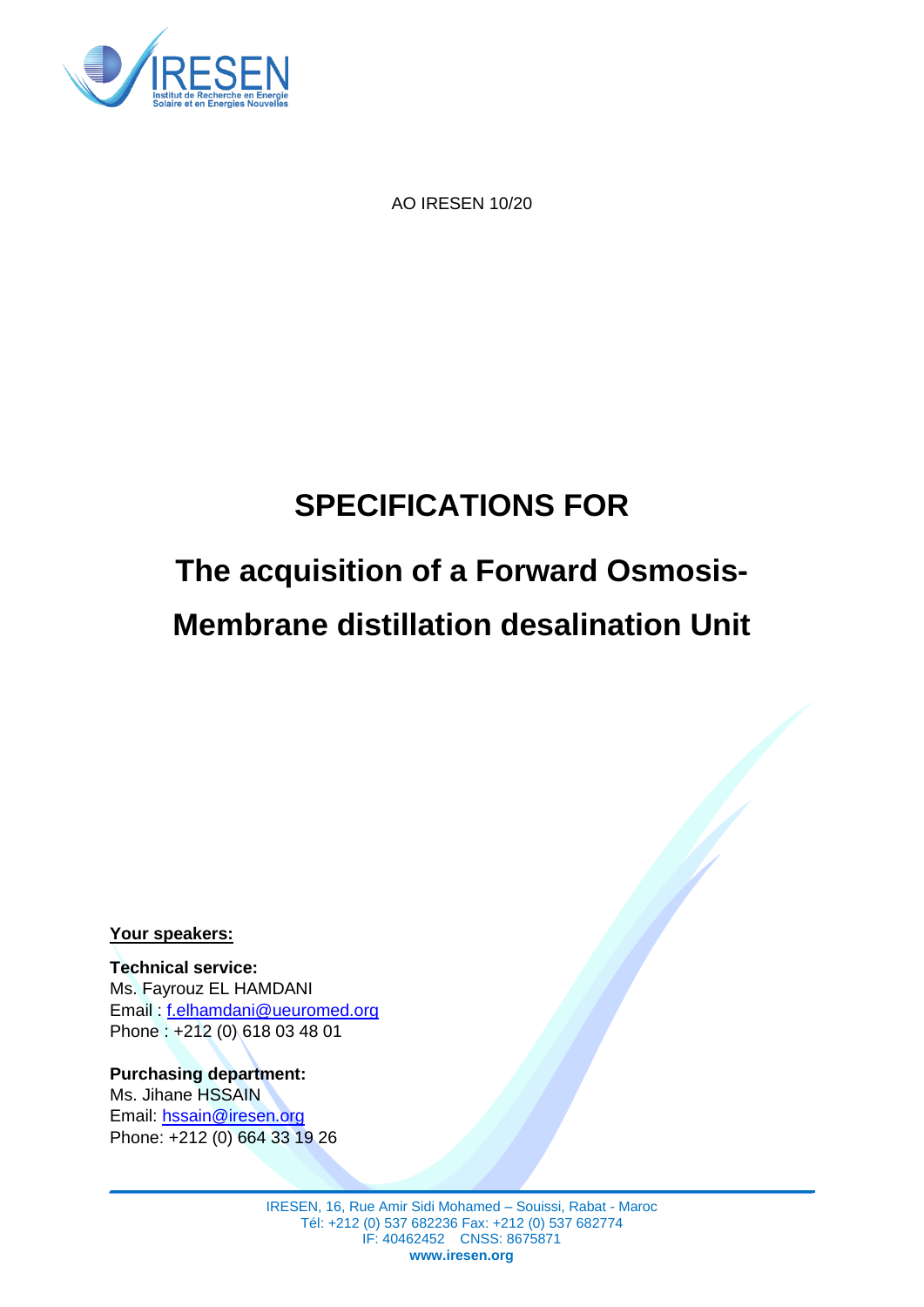

## **CHAPTER I: CONDITIONS**

## **ARTICLE 1: OBJECT**

The purpose of this consultation is the acquisition of a pilot unit of desalination using forward osmosis process of brackish water. This unit will be installed in the Euromed University of Fez. This pilot unit is part of a research project and will subsequently be used to analyze the performance and profitability of the project.

# **ARTICLE 2: REFERENCE DOCUMENTS**

#### **2.1 Law**

The contract resulting from this tender will be subject to Moroccan law.

Any disagreement between IRESEN and the Provider shall be settled amicably by cooperation between the two parties; otherwise, litigation will be submitted to the competent court in Rabat unless specific clauses figure in the selling engagement of the supplier, in which case they shall prevail.

#### **2.2 Contractual Documents**

The obligation of the supplier for the performance of works that are the subject of this Tender will result in the whole constituent pieces of the engagement designated as bellow:

- \*The contract concluded with its annexes and amendments
- \*This Document
- \*The orders
- \*The submission and, where necessary annexes

After its notification, the engagement will be able to be modified only by amendments or letter exchanges accepted by both contracting sides.

# **ARTICLE 3: DEADLINE AND PLACE OF SUBMISSION OF TENDER**

Tenders must be submitted according to conditions and delays planned by these specifications to the purchasing department by **December 16th, 2020 before 12 PM GMT.**

**Foreign suppliers must establish a price quotation according to the Incoterm DAP University Euro-Méditeranéenne in Fès, disaggregating the cost of transporting the equipment.**

**Local suppliers must be able to submit a proposal including the shipping. This latter is their responsibility to the delivery place: University Euro-Méditeranéenne in Fès.**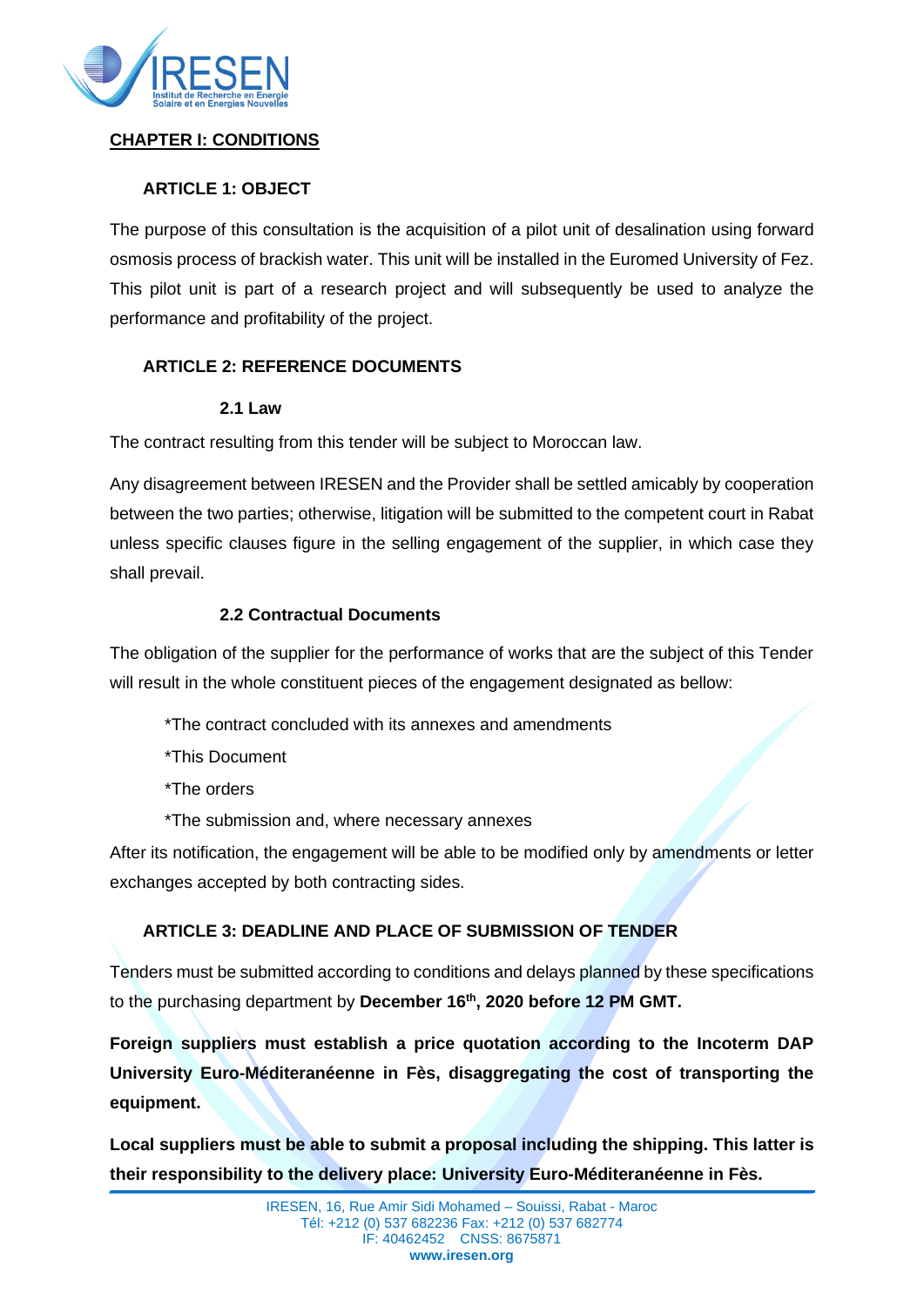

**As an institute, IRESEN benefits from the UNESCO exemption of customs duties. So, Moroccan companies can submit a proposal without customs duties.**

#### **ARTICLE 4: SUBMISSION FOLDER**

Any tenderer is required to present a folder of submission containing:

# 4.1. ADMINISTRATIVE FILE:

This folder must contain:

- A declaration on honor
- Excerpt of K-BIS or the certificate of registration in the commercial register for persons subject to the obligation to register in accordance with the legislation in force
- A certificate or its certified copy of the original issued less than a year ago by the competent administration of the place of taxation certifying that the competitor is in a regular tax situation. This certificate must mention the activity under which the competitor is taxed;
- Company presentation
- The document or documents justifying the powers conferred on the person acting on behalf of the tenderer
- These specifications initialed, signed and sealed

# 4.2. TECHNICAL OFFER

The supplier's technical offer must comply with, or exceed, the specifications described in article 6 "Tasks and deliverables".

The technical offer must also include the references of the tenderer.

# 4.3. FINANCIAL OFFER

The detailed price schedule must be clearly specified.

The offer presented by each tenderer is put in a signed and sealed envelope. This folder contains three (03) envelopes:

- The first envelope: the administrative file. This envelope must be sealed and show, in addition to the information on the envelope, the mention "Administrative file".

- The second envelope: contains the technical offer. This envelope must be sealed and bear, in addition to the indications on the envelope, the words "Technical Offer".

- The third envelope: contains the tenderer's financial offer. This envelope must be sealed and bear, in addition to the information on the envelope, the words "Financial Offer".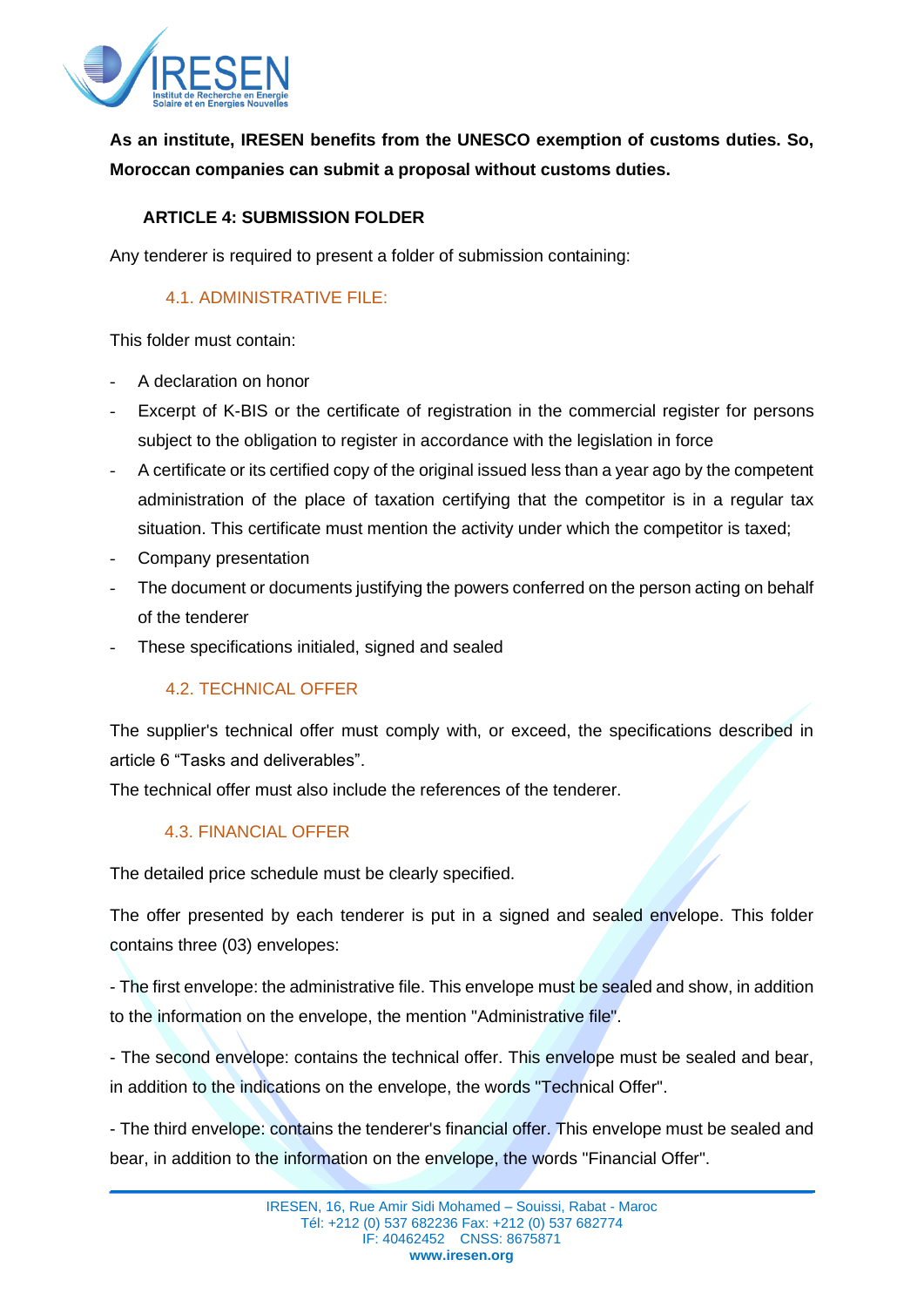

#### **ARTICLE 5: PROCEDURE FOR AWARDING**

This consultation will be sold following the needs of IRESEN. The supplier will be chosen based on the equipment's quality, the respect of the formulated needs in article 6 and the financial offer;

#### **CHAPITRE II: SCOPE OF DELIVERY**

# **ARTICLE 6: CHARACTERISTICS AND TECHNICAL SPECIFICATIONS**

- (4) storage tanks: Forward osmosis (FO) feed solution tank, brine storage tank, draw solution tank shared between the FO and membrane distillation (MD), deionized (DI) water tank on the permeate side of the MD module.

- (1) FO cell.
- (30) TFC FO membranes.
- Draw solution: 0.5 to 1 mol/L MgCl<sub>2</sub>

- (4) Circulation pumps: feed solution, concentrated draw solution, diluted draw solution and DI water on the MD side.

- (1) Membrane distillation module.

- (30) PTFE microporous membrane distillation membranes.

- An electrical power supply for the MD module, to allow independent operation from the CSP unit and to provide an energy backup for stable operation.

-Anti fouling/corrosion cleaning equipment/chemicals.

The technical specifications are mentioned in table 1.

| Items                                                      | Specifications                       |  |
|------------------------------------------------------------|--------------------------------------|--|
| MD Membrane area                                           | $6 \text{ m}^2$                      |  |
| FO membrane area                                           | $2 \text{ m}^2$                      |  |
| MD membrane material and configuration                     | PTFE, Hollow fiber or Spiral Wound   |  |
| FO membrane material and configuration                     | TFC, Hollow Fiber or plate and frame |  |
| Flow rate                                                  | Up to 2.64 GPM                       |  |
| FO operating temperature                                   | 25°C to 35°C                         |  |
| Tanks                                                      | $< 0.5 \text{ m}^3$                  |  |
| Tanks material                                             | Polyethylene                         |  |
| Sensors                                                    | Conductivity                         |  |
|                                                            | Pressure                             |  |
|                                                            | Temperature                          |  |
|                                                            | Flowrate                             |  |
|                                                            | Water flux (MD; FO)                  |  |
| MD operating temperature hot channel                       | $65$ to $70^{\circ}$ C               |  |
| IRESEN, 16, Rue Amir Sidi Mohamed - Souissi, Rabat - Maroc |                                      |  |
| Tél: +212 (0) 537 682236 Fax: +212 (0) 537 682774          |                                      |  |
| IF: 40462452 CNSS: 8675871                                 |                                      |  |

|  | Table 1: Technical specifications of the solar field |  |  |
|--|------------------------------------------------------|--|--|
|--|------------------------------------------------------|--|--|

**www.iresen.org**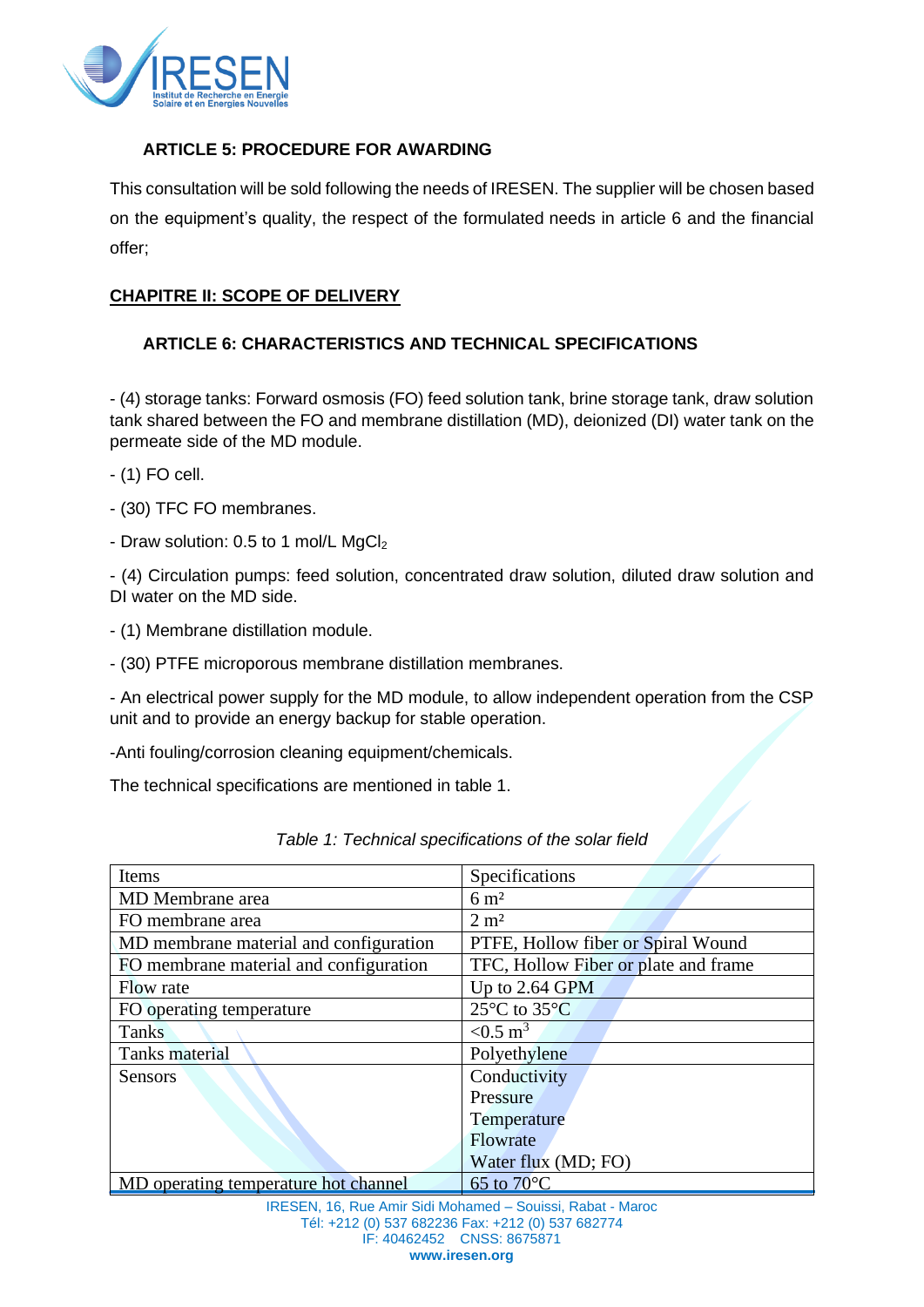

| MD operating temperature cold channel | $20^{\circ}$ C                                   |
|---------------------------------------|--------------------------------------------------|
| MD input power                        | Residual energy from CSP plant (~16 to 18)       |
|                                       | $\vert$ kWth $\rangle$ / electrical power supply |
| Water production flow rate            | Up to $28 \text{ L/h}$                           |

The services to be provided by the manufacturer are:

- Assembly, installation and commissioning of the plant
- Training for operators
- Maintenance and instruction manuals
- Packaging ocean freight shipment
- Shipping and transportation
- Periodic inspection

# **ARTICLE 7: WARRANTY PERIOD**

The equipment and all accessories are warranted on the university facilities in Fès for **two years** starting from the end of installation, including spare parts and labor;

#### Spare parts:

The system should be delivered with spare parts deemed necessary for use of at least 1 year.

# **ARTICLE 8: MAINTENANCE**

The offer must contain 3 years maintenance contract after the warranty period, containing:

- Annual Preventive Maintenance Visit
- Spare parts
- Telephonic support and advice
- Annual software update
- Travel

All services and parts mentioned above will have to be delivered in the university facilities in Fès (transport and accommodation costs on the supplier's charges).

During the warranty period and maintenance engagement, the whole fees will be charged on the supplier or its representative and include supply of spare parts, labor and transportation fees, accommodation and living expenses.

# **ARTICLE 9: INSTALLATION AND COMMISSIONING**

All the elements required for the installation of the equipment and for its commissioning must be provided by the supplier. Installation, commissioning, good performance and training must be carried out within the deadlines mentioned in Article 12 of these specifications, with the consequences mentioned in case of non-respect of deadlines.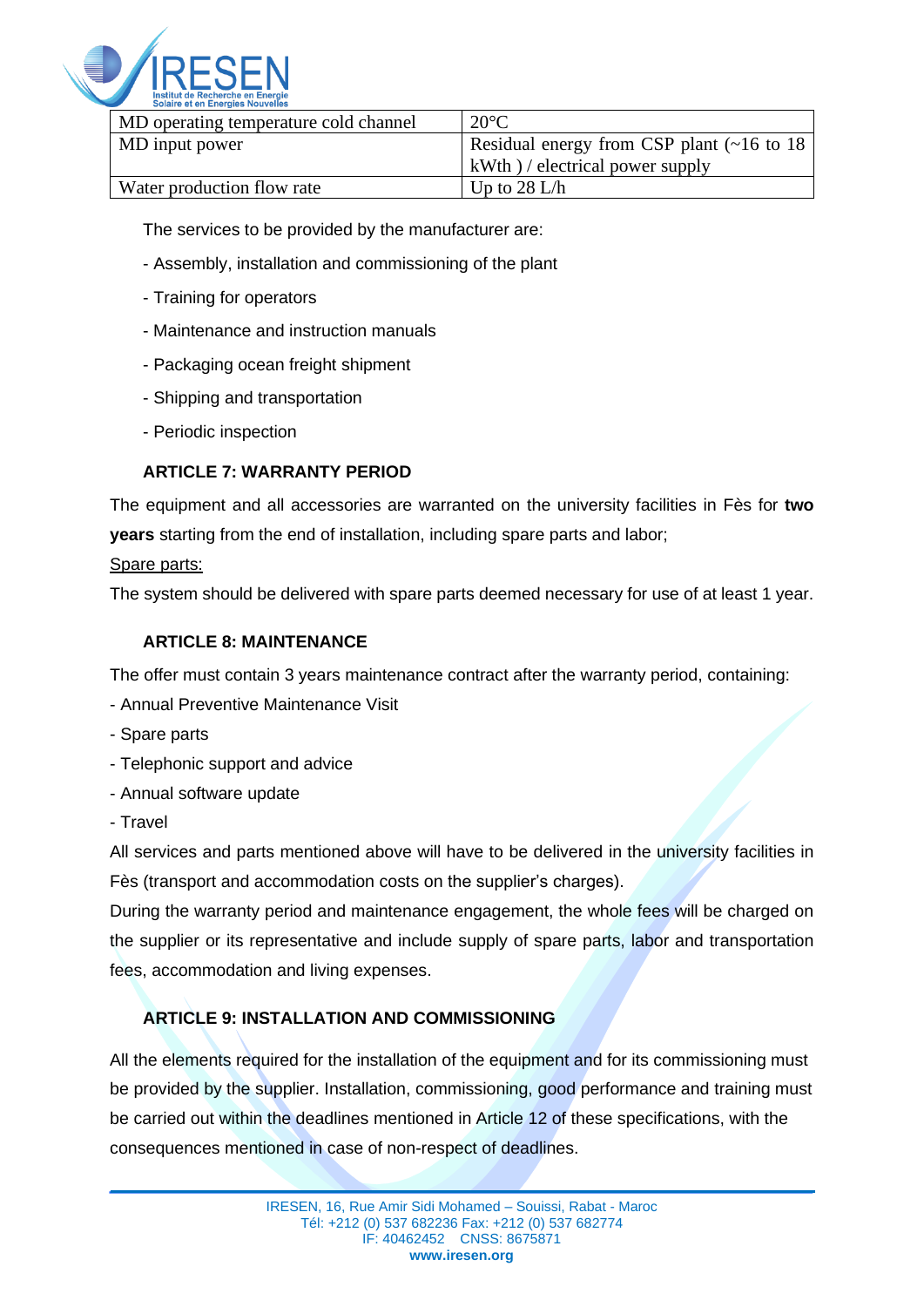

#### **ARTICLE 10: TRAINING**

The training must be provided by the installation engineer in the University Euro-Méditerranéenne in Fès on the supplier's charges.

#### **ARTICLE 11: TECHNICAL DOCUMENTATION**

The supplier commits to provide, upon delivery, all the necessary documentation for the use, repair and all the technical documentation of the system including the usage software in English, and if available, in French as well as all calibration certificates for all the components of the apparatus.

# **ARTICLE 12: TERMS AND EXECUTION CONDITIONS**

The equipment must be delivered within a maximum period of 3 months from receipt of the purchase order.

If the delivery delay is other than 3 months, it must be specified on the offer.

#### **ARTICLE 13: LATE PENALITIES**

In case of exceeding the execution time specified in article 12, the supplier is liable to a penalty of 1‰ of the contract amount per day of late, with a maximum cumulative flat rate of 10% of the engagement amount, beyond which are applied dispositions of article 17.

#### **ARTICLE 14: RECEPTION – VERIFICATION**

#### **a) Verification**

The verification of the equipment subject of this order will take place in the university; they will be performed under the supervision of the project leader.

No delivery even if partial is accepted if the whole equipment does not respect the order form.

#### **b) Reception**

The reception and installation of the device with all its components must be done within a period not exceeding one month (30 days).

The final acceptance will be pronounced with the university satisfaction according to the following points:

- Installation of the main equipment and its accessories
- Verification of the conformity of the whole equipment with the purchase order
- **Training of the team staff**